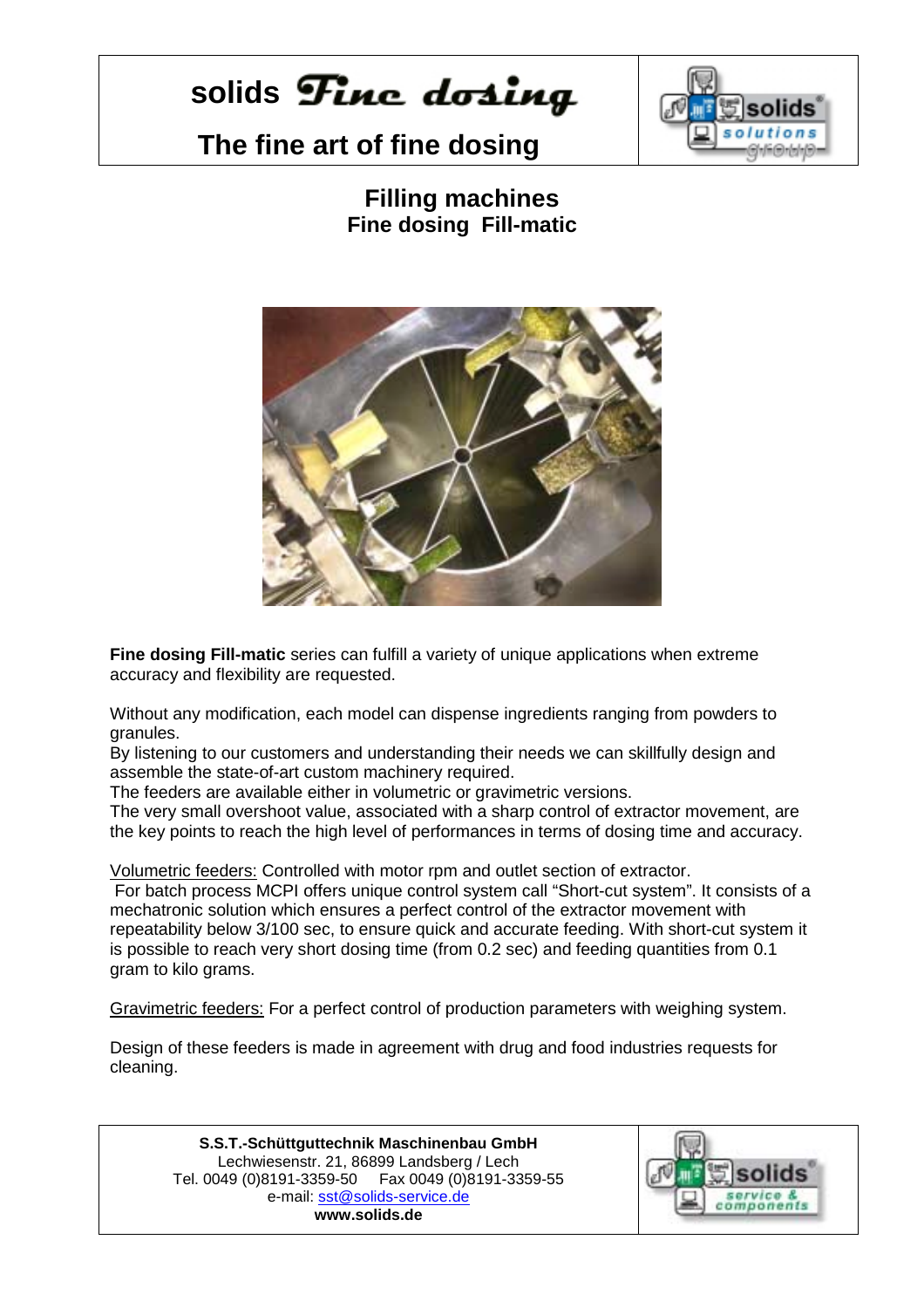# solids Fine dosing

### **The fine art of fine dosing**





#### **Multi components dosing station**:

6 different ingredients are dosed simultaneously. Dosing time: ~3 - 5 seconds. Repeatability: Standard deviation below 5%.



### **Gravimetric bag filling machine,** loading

of the filler's hopper vacuum based feeder. Accuracy  $< \pm 0, 5\%$ 

**S.S.T.-Schüttguttechnik Maschinenbau GmbH** Lechwiesenstr. 21, 86899 Landsberg / Lech Tel. 0049 (0)8191-3359-50 Fax 0049 (0)8191-3359-55 e-mail: sst@solids-service.de **www.solids.de**